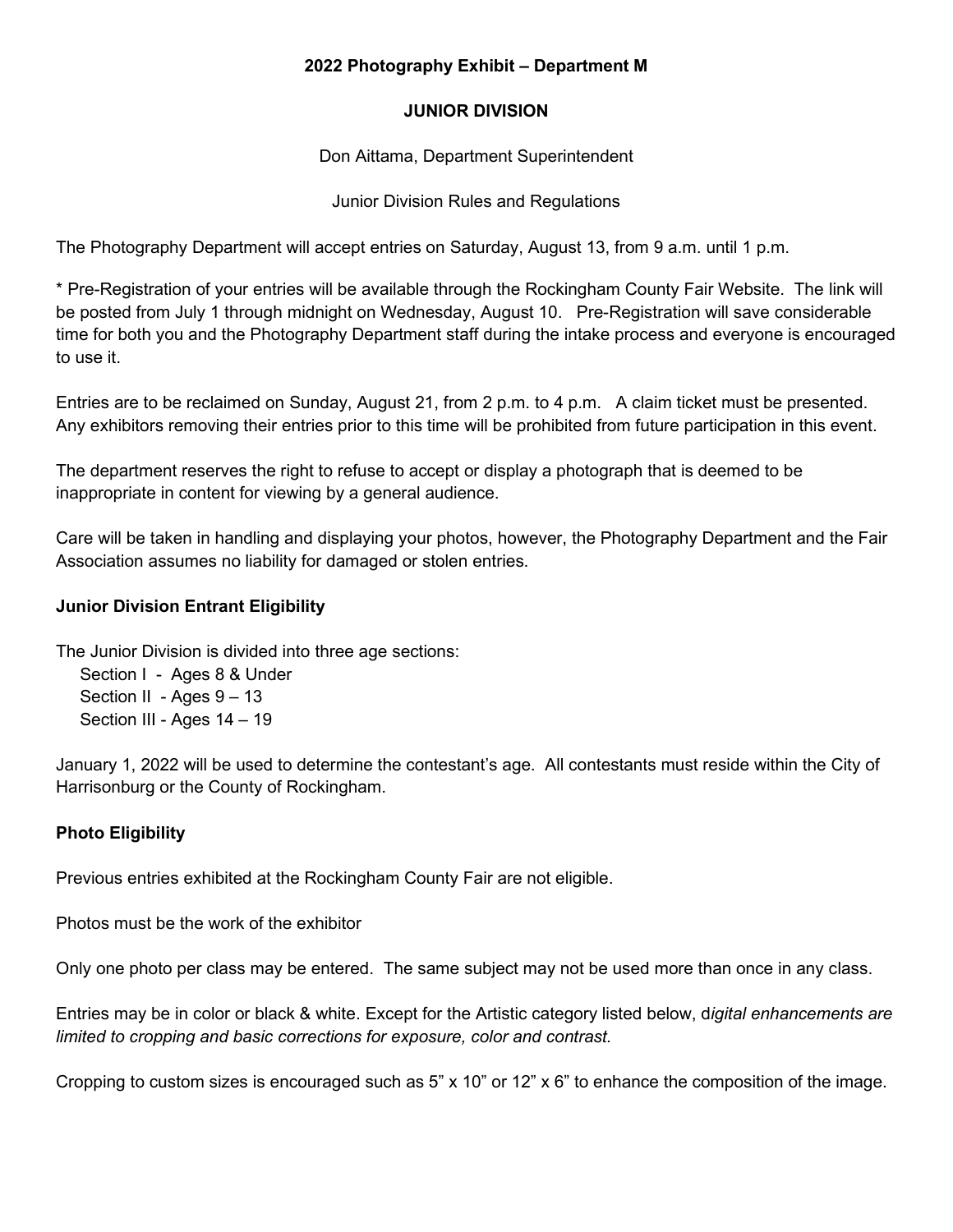### **Photo Requirements**

**SIZE**: Minimum photo size is 5" in any direction and the maximum photo size 12" in any direction.

**PRESENTATION**: Only one image per entry

**BACKING**: All photos shall be either mounted on foam board or matted.

Mounting photographs on a foam board with permanent adhesive is the most secure way to display your photographs. It is recommended that you make the foam board  $\frac{1}{2}$ " longer at the top of your picture to allow for space to attach hanging clips. If this space is not provided the clips will have to be placed directly on your print and will leave a mark on your print.

Matted photos will also be accepted. The preferred color of the mat is black or white. All matted prints must be secured to the back of the mat. Wide tape or permanent adhesive is recommended for securing the prints between the mat and backing. DO NOT USE FOAM TAPE TO TAPE THE PICTURE TO THE BACK OF THE MAT.

The entrants name and class must be on the back of each entry. In addition, entries in the following classes must also include the following information:

- 1. Rural Rockingham & Rocktown: location taken
- 2. Abstract: identify the subject matter
- 3. Artistic: identify the process or technique used

### **HANGING**:

All photos must be ready for hanging. Binder clips and pegboard hooks will be provided. Do not attach any hanging hooks.

# **Determining Class Eligibility**

- 1. Class eligibility will be determined by the main subject matter of each photo.
- 2. *Not all classes are available in all age groups.*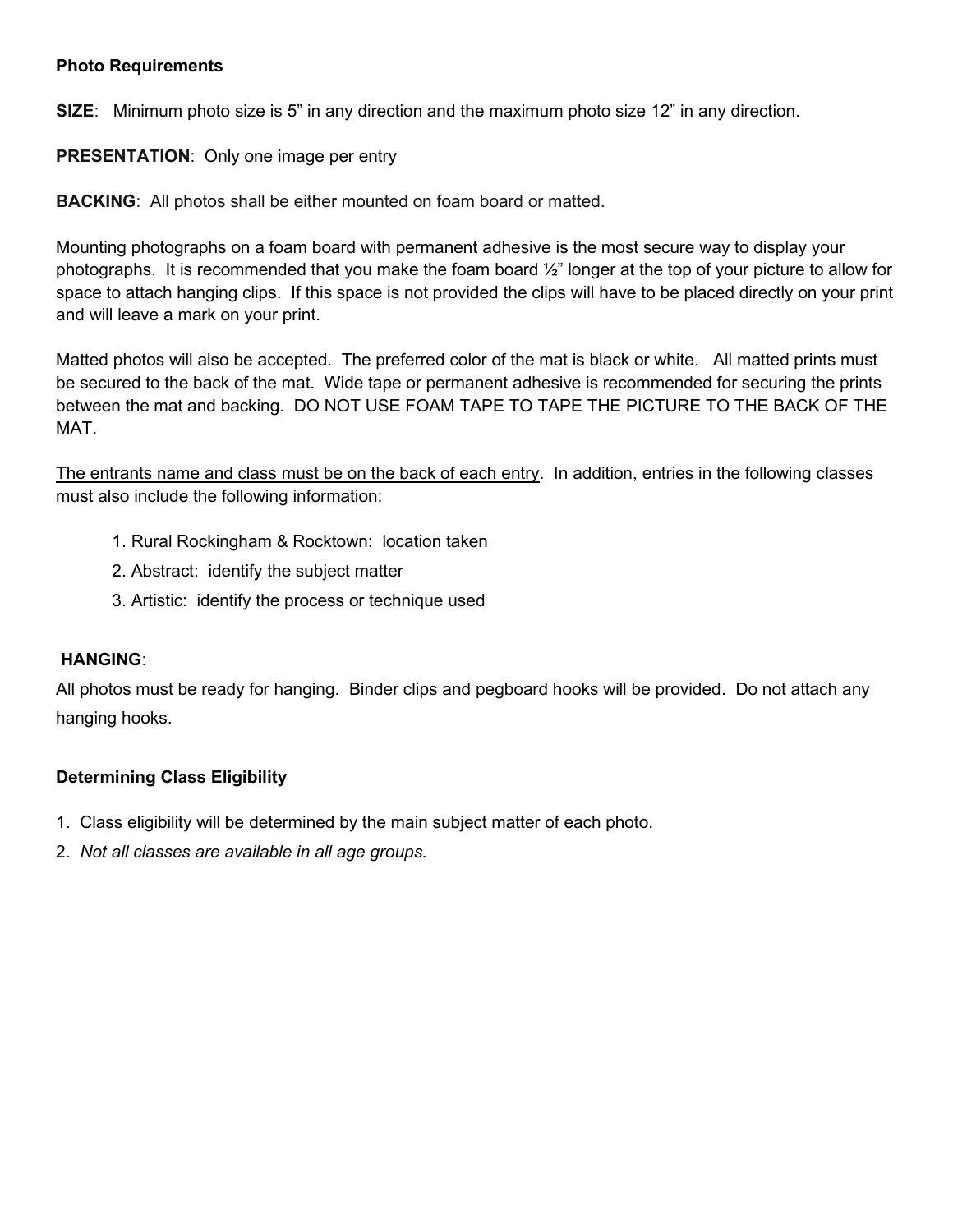### **Photography Exhibit – Department M**

# **JUNIOR DIVISION CLASS AND DEFINITIONS:**

## **SECTION I - AGES 8 & UNDER:**

- 101. People –Your best photo of a person(s)
- 102. Pets Your favorite animal photo
- 103. Down on the Farm A photo that depicts life on the farm
- 104. Life in the City A photo that depicts an activity in a city or town

105. School Days – Show youth engaged in an organized activity; may be school, church, 4-H, Boys & Girls Club, organized sporting event, etc.

- 106. Vacation! A photo taken while you were on a trip or vacation
- 107. On The Move Your best action shot
- 108. That's Funny! A photo that makes you laugh

109. Rural Rockingham – A photo that defines our county (location must be noted on the back of the entry)

110. Rocktown – A unique photo that depicts our county seat, Harrisonburg (location must be noted on the back of the entry)

- 111. Miscellaneous A photo *that does not fit* into any other category
- 112. Patriotic.A photo that exemplifies the patriotic spirit of our country.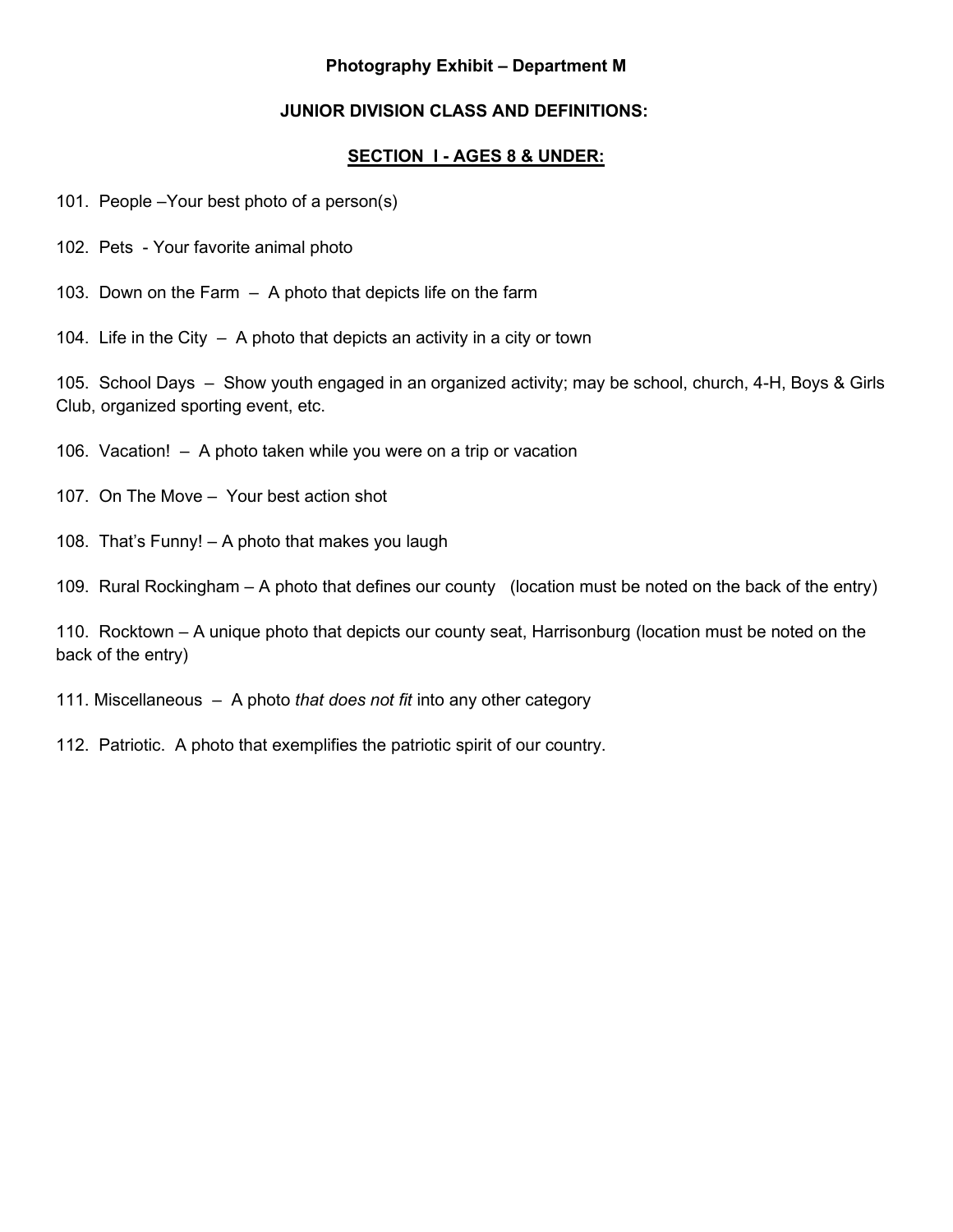### **JUNIOR DIVISION CLASS AND DEFINITIONS:**

# **SECTION II – AGES 9 -13**

- 201. People A posed or candid photo of a person
- 202. Pets Your best shot of your companion animals
- 203. Wildlife Wildlife in a natural habitat or zoo
- 204. Landscapes Depicts natural scenery

205. Cityscapes – An urban landscape that includes manmade structures and scenery

206. Rural Rockingham – A photo that defines our county (location must be noted on the back of the entry)

207. Rocktown – A unique photo that depicts our county seat, Harrisonburg (location must be noted on the back of the entry)

- 208. Humorous An amusing or humorous moment caught in the image
- 209. Action The focal point is a moving object
- 210. Architecture A structure, such as a building or bridge that is the focal point
- 211. Close-up An object photographed at very close range, with the subject clearly defined and recognizable
- 212. Pictorial A photo that conveys a feeling or an emotion

213. Abstract – Contains a design of patterns or shapes where the subject matter is not evident. (subject matter must be identified on the back of entry)

214. Photojournalism – Depicts a newsworthy event

215. Artistic - A photo that has been altered using digital editing software or post printing. This would include, but not limited to, digital stitching techniques or those enhanced or altered through the use of digital software programs such as Photoshop. It may include composites of several images. Any digital processing technique may be used. (the technique or process must be described on back of entry)

216. Patriotic.A photo that exemplifies the patriotic spirit of our country.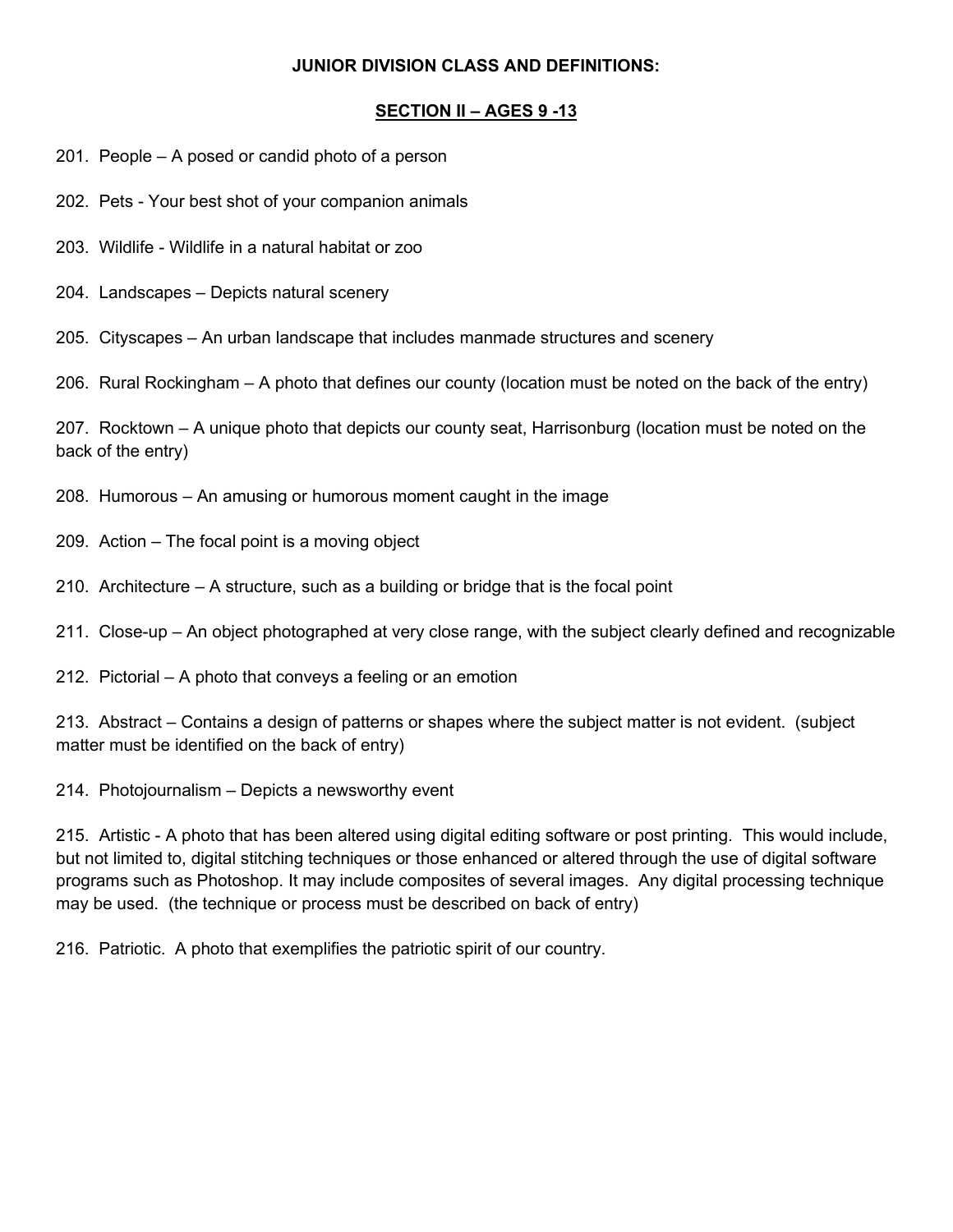### **JUNIOR DIVISION CLASS AND DEFINITIONS:**

## **SECTION III – AGES 14 - 19**

- 301. People A posed or candid photo of a person
- 302. Pets Your best shot of your companion animals
- 303. Wildlife Wildlife in a natural habitat or zoo
- 304. Landscapes Depicts natural scenery

305. Cityscapes – An urban landscape that includes manmade structures and scenery

306. Rural Rockingham – A photo that defines our county (location must be noted on the back of the entry)

307. Rocktown – A unique photo that depicts our county seat, Harrisonburg (location must be noted on the back of the entry)

- 308. Humorous An amusing or humorous moment caught in the image
- 309. Action The focal point is a moving object
- 310. Architecture A structure, such as a building or bridge that is the focal point
- 311. Close-up An object photographed at very close range, with the subject clearly defined and recognizable
- 312. Pictorial A photo that conveys a feeling or an emotion

313. Abstract – Contains a design of patterns or shapes where the subject matter is not evident. (subject matter must be identified on the back of entry)

314**.** Photojournalism - Depicts a newsworthy event

315. Artistic - A photo that has been altered using digital editing software or post printing. This would include, but not limited to, digital stitching techniques or those enhanced or altered through the use of digital software programs such as Photoshop. It may include composites of several images. Any digital processing technique may be used. (the technique or process must be described on back of entry)

316. Patriotic.A photo that exemplifies the patriotic spirit of our country.